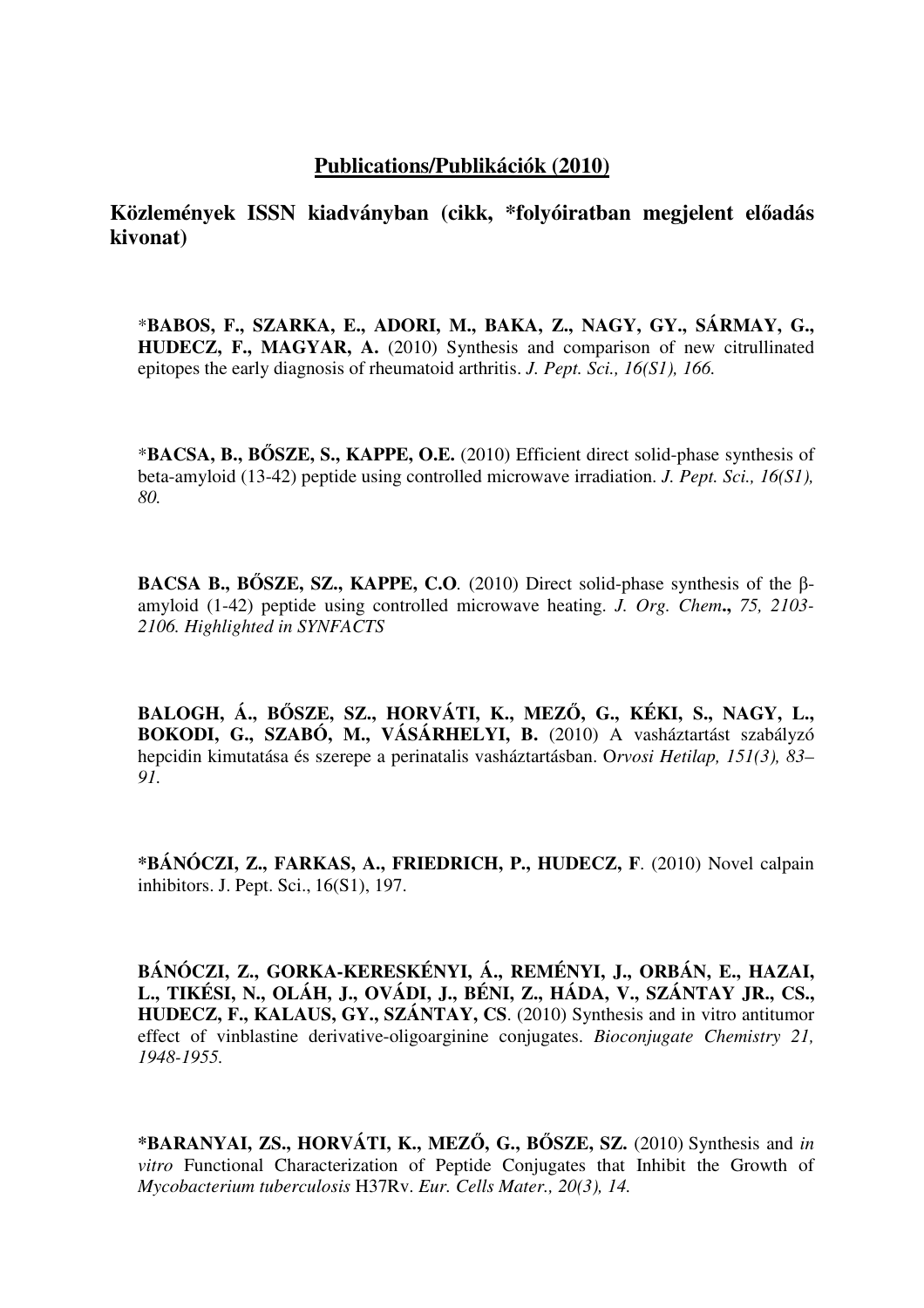**BOJNIK, E., BABOS, F., FISCHETTI, C., MAGYAR, A., CAMARDAC, V., BORSODI, A., BAJUSZ, S., CALO', G., BENYHE, S.** (2010) Comparative biochemical and pharmacological characterization of a novel, NOP receptor selective hexapeptide, Ac-RYYRIR-ol. *Brain Research Bulletin 81, 477–483.*

**BOJNIK, E., BABOS, F., MAGYAR, A., BORSODI, A., BENYHE, S.** (2010) Bioinformatic and biochemical studies on the phylogenetic variability of proenkephalinderived octapeptides**.** *Neuroscience, 165 (2), 542-552.*

\***HEGEDÜS, R., ORBÁN, E., SZABÓ, I., MANEA, M., MEZ**Ő**, G.** (2010) Synthesis and biological evaluation of daunorubicin-GnRH-III prodrug conjugates. *J. Pept. Sci., 16(S1), 181.* 

**HILL, K., PÉNZES, CS.B., SCHNÖLLER, D., HORVÁTI, K., B**Ő**SZE, SZ., HUDECZ, F., KESZTHELYI, T., KISS, É.** (2010) Characterisation of the membrane affinity of an isoniazide peptide conjugate by tensiometry, atomic force microscopy and sum-frequency vibrational spectroscopy, using a phospholipid Langmuir monolayer model. *Phys. Chem. Chem. Phys.,12(37), 11498-506.*

\***HORVÁTI, K., MEZ**Ő**, G., SZABÓ, N., GROMLUSZ, V., HUDECZ, F., B**Ő**SZE, SZ.** (2010) Enhanced cellular uptake of recently used and *in silico* identified antituberculars by peptide conjugation. *J. Pept. Sci., 16(S1), 185.*

\***HUDECZ, F., B**Ő**SZE, SZ., HORVÁTI, K., CACCAMO, N., DIELI, F., EGERSZEGI, S.** (2010) Synthesis and application of peptide bioconjugates for diagnosis of M. tuberculosis infection. *J. Pept. Sci., 16(S1), 187.*

**HUTH, M., HERTRICH, S., MEZ**Ő**, G., MADARASZ, E., NICKEL, B.** (2010) Neural Stem Cell Spreading on Lipid Based Artificial Cell Surfaces, Characterized by Combined X-ray and Neutron Reflectometry. *Materials, 3, 4994-5006.*

**\*KAPUVÁRI, B., VINCZE, B., MANEA, M., TEJEDA, M., SCHULCZ, A., TOVÁRI, J., GAÁL, D., ORBÁN, E., SZABÓ, I., MEZ**Ő**, G.** (2010) Development of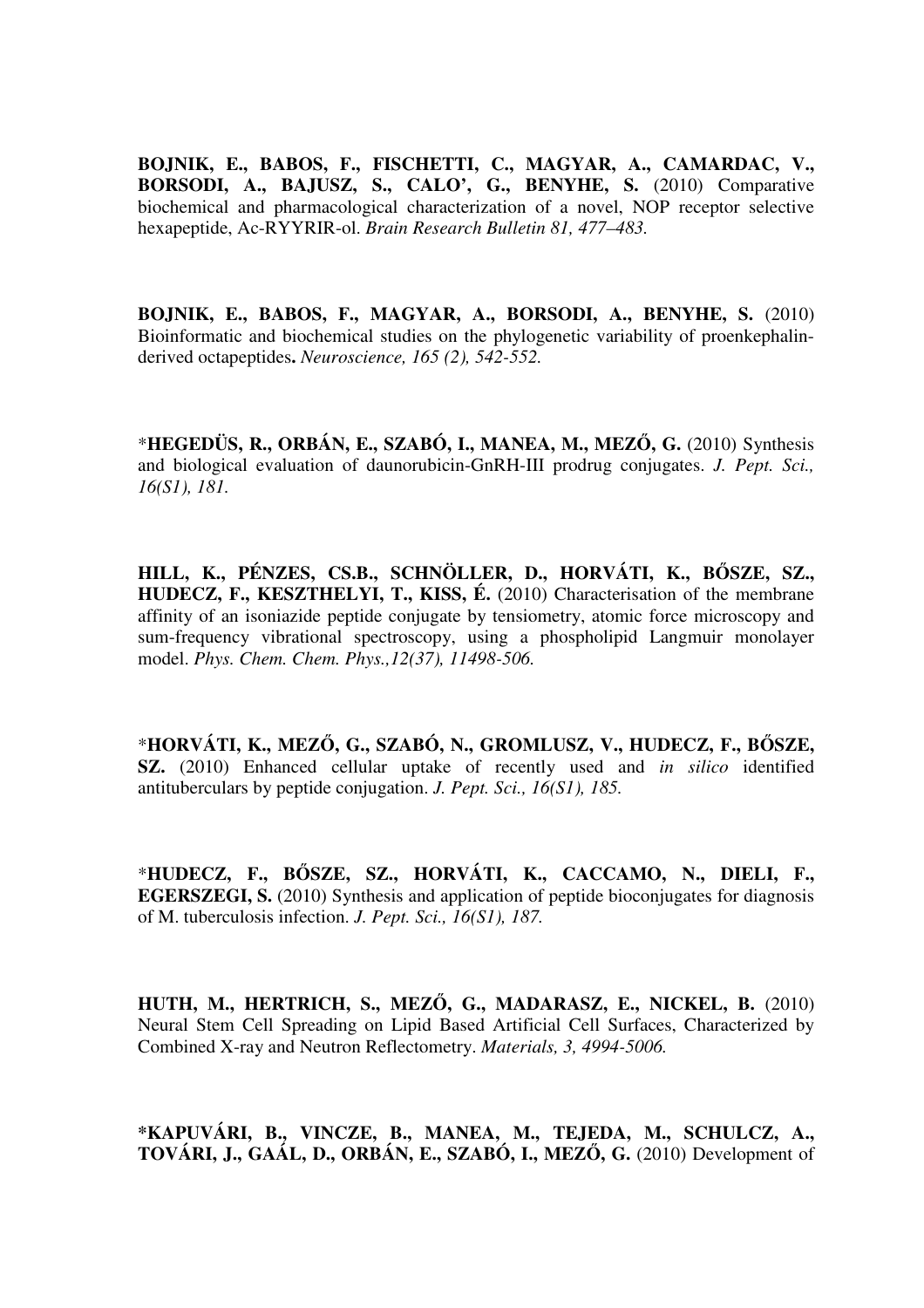drug delivery systems for targeted cancer chemotherapy based on GnRH antagonist and agonist peptides*. J. Pept. Sci., 16(S1): 186.* 

**KRÁTKÝ, M., VINŠOVÁ, J., BUCHTA, V., HORVÁTI, K., B**Ő**SZE, SZ.**, **STOLA**Ř**ÍKOVÁ, J**. (2010) New amino acid esters of salicylanilides active against MDR-TB and other microbes. *Eur. J Med. Chem., 45(12):6106-13.*

\* **MAGYAR, A., BABOS, F., BOJNIK, E., BENYHE, S.** (2010) Synthesis and bioactivity studies on the C-terminally expressed heptapeptide orthologues of various proenkephalin A sequences. *J. Pept. Sci., 16(S1), 154.* 

\***MEZ**Ő**, G., LEURS, U., SCHLAGE, P., ORBÁN, E., SZABÓ,I., B**Ő**SZE, SZ., MANEA, M.** (2010) Anthracycline-gonadotropin releasing hormone-III bioconjugates: Synthesis, antitumor activity and *in vitro* drug release. *J. Pept. Sci., 16(S1), 184.*

**MEZ**Ő**, G., MANEA, M.** (2010) Receptor-mediated tumor targeting based on peptide hormones. *Expert Opin. Drug Deliv., 7(1), 79-96.*

**NAGY, K., ORBÁN, E., B**Ő**SZE, SZ., KELE, P**. (2010) Clickable Long-Wave "Mega-Stokes" Fluorophores for Orthogonal Chemoselective Labeling of Cells. *Chem. Asian J., 5(4), 773-777.*

\***ORBÁN, E., MIKLÁN, ZS., BÁNÓCZI, Z., HUDECZ, F.** (2010) Synthesis, characterization and cytostatic effect of new pemetrexed-peptide conjugates. *J. Pept. Sci., 16(S1), 143.* 

\***PÉNZES, CS. B., MOHAI, M., MEZ**Ő**, G., SZABÓ, I., B**Ő**SZE, SZ., KISS, É.** (2010) Chemical and morphological characterization of polypeptide layers deposited for directed cell attachment. *Eur. Cells Mater., 20(3), 199.*

\***SZABADOS, H., B**Ő**SZE, SZ., BLAZSEK, A., SILLÓ, P., KÁRPÁTI, S., HUDECZ, F., URAY, K.** (2010) B-cell epitope mapping of immunodominant proteins in Pemphigus Vulgaris: Prediction, synthesis, and immunoserological evaluation. *J. Pept. Sci., 16(S1), 170.*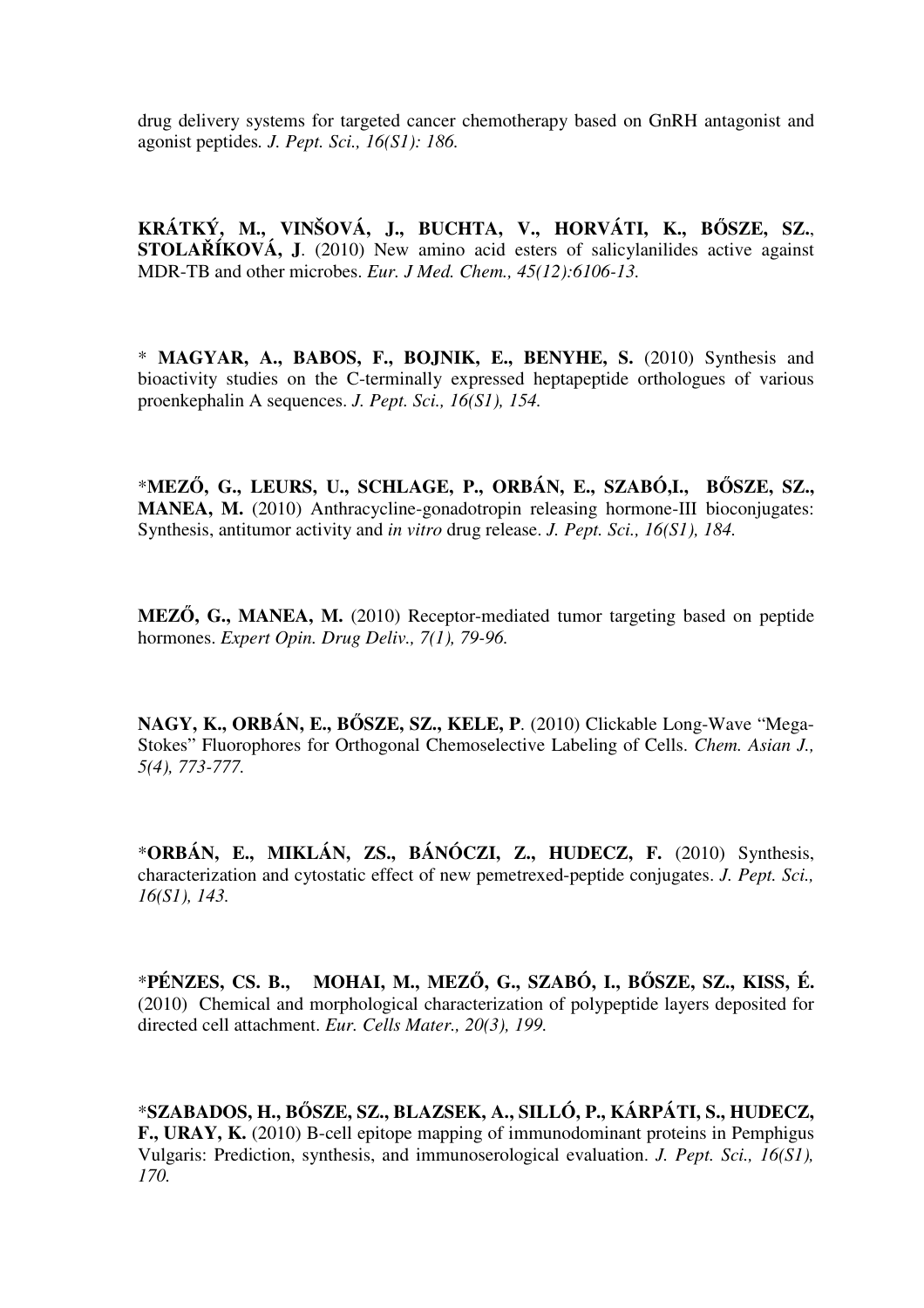\***SZABÓ, I., ORBÁN, E., B**Ő**SZE, SZ., MEZ**Ő**, G.** (2010) Synthesis and *in vitro* antitumor activity of new daunomycin containing GnRH-II derivatives. *J. Pept. Sci., 16(S1), 184.* 

**SZABÓ, R., BÁNÓCZI, Z., MEZ**Ő**, G., LÁNG, O., K**Ő**HIDAI, L., HUDECZ, F.**  (2010) Daunomycin-polypeptide conjugates with antitumor activity. *Biochim. Biophys. Acta, 1798, 2209-2216.*

\***SZARKA, E., BABOS, F., MAGYAR, A., HUDECZ, F., NAGY, GY., SÁRMAY, G. (**2010) Identification of a new citrullinated epitope on filaggrin for the early diagnosis of rheumatoid arthritis. *Ann. Rheum. Dis., 69(S2), A1.*

\***URAY, K., B**Ő**SZE, SZ., MARSCHALKÓ, M., SZABADOS, H., BLAZSEK, A., HUDECZ, F., KÁRPÁTI,** S. (2010) T-cell epitopes in autoimmune bullous skin disorders. *J. Pept. Sci., 16(S1), 171.* 

## **Közlemények ISBN kiadványban (könyv, könyvrészlet)**

**BABOS, F., BOJNIK, E., BENYHE, S., MAGYAR, A.** (2010) Synthesis and bioactivity studies on the C-terminally expressed heptapeptide orthologues of various proenkephalin A sequences. In: *Peptides 2010, Proceedings of 31st European Peptide Symposium, (Eds.: Lebl, M., Meldal, M., Jensen, K.J., Hoeg-Jensen, T.), European Peptide Society, pp. 424- 425.*

**BABOS, F., SZARKA, E., BARTOS, Á., NAGY, GY., SÁRMAY, G., MAGYAR, A., HUDECZ, F.** (2010) Identification of a new citrullinated epitope on filaggrin for the early diagnosis of rheumatoid arthritis. In: *Peptides 2010, Proceedings of 31st European Peptide Symposium, (Eds.: Lebl, M., Meldal, M., Jensen, K.J., Hoeg-Jensen, T.), European Peptide Society, pp. 462-463.*

**BACSA, B., HORVÁTI, K., B**Ő**SZE, SZ., ANDREAE, F., KAPPE, C. O.** (2010) Solidphase peptide synthesis at elevated temperatures – a comparison of conventional and microwave heating technology. In: *Peptides 2008, Proceedings of 30th European Peptide Symposium, (Eds.: Lankinen, H., Vallivirta, J., Strandin, T., Hepojoki, J.), Finnish Peptide*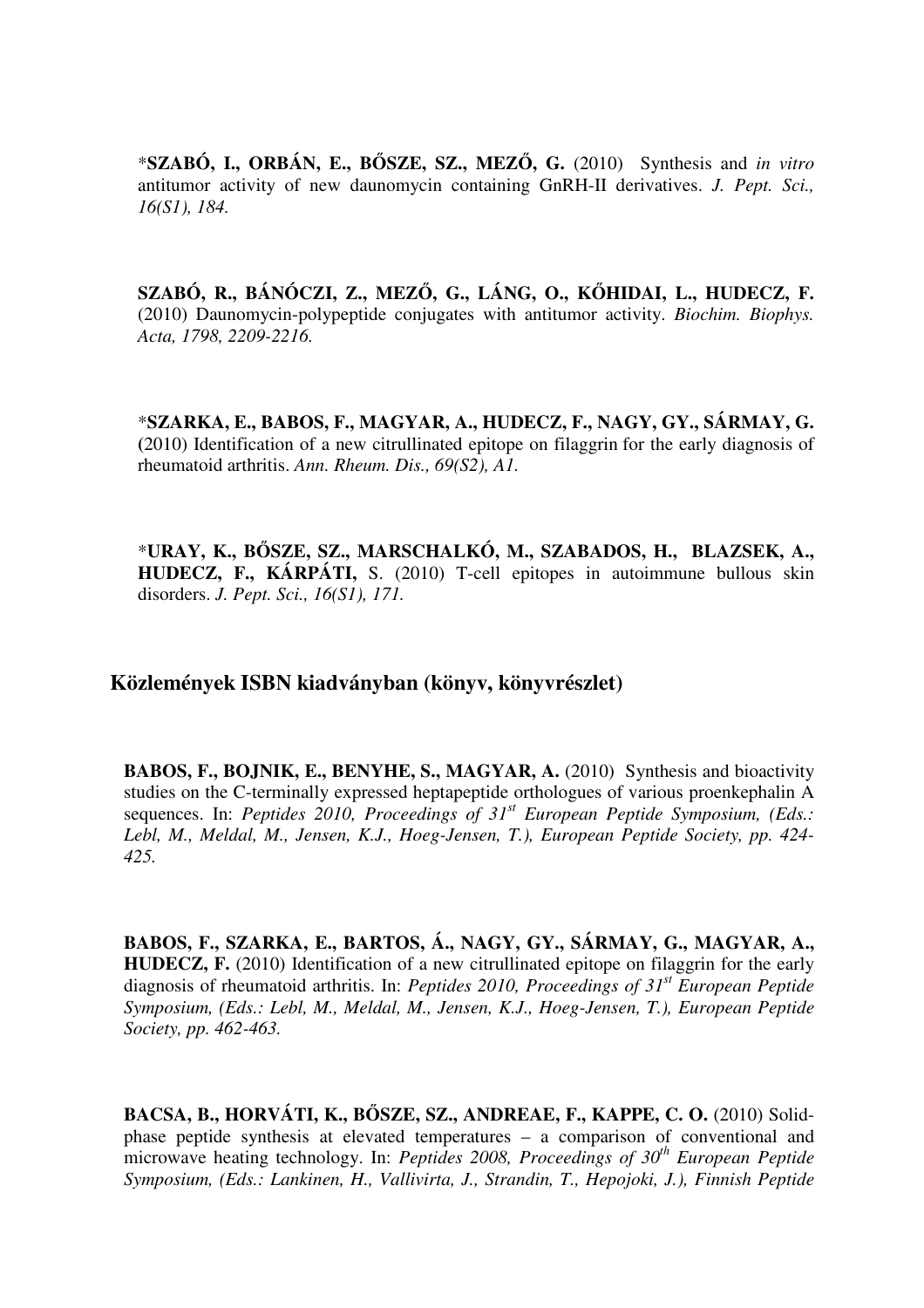*Society/European Peptide Society, Helsinki University Press, Helsinki, Finland pp. 158- 159.*

**BAI, K.B., LÁNG, O., K**Ő**HIDAI, L., HUDECZ, F., MEZ**Ő**, G.** (2010) Chemotactic Drug Targeting (CDT): Synthesis and *in vitro* application of chemotactic drug delivery systems. In: *Peptides 2008, Proceedings of 30th European Peptide Symposium, (Eds.: Lankinen, H., Vallivirta, J., Strandin, T., Hepojoki, J.), Finnish Peptide Society/European Peptide Society, Helsinki University Press, Helsinki, Finland pp. 196-197.*

**BÁNÓCZI, Z., DÓKUS, E.L., TANTOS, Á., FARKAS, A., TOMPA, P., FRIEDRICH, P., HUDECZ, F***.* (2010) Novel calpain inhibitors. In: *Peptides 2010, Proceedings of 31st European Peptide Symposium, (Eds.: Lebl, M., Meldal, M., Jensen, K.J., Hoeg-Jensen, T.), European Peptide Society, pp. 606-607.*

**BÁNÓCZI, Z., FARKAS, A., ALEXA, A., TANTOS, Á., TOMPA, P., FRIEDRICH, P., HUDECZ, F.** (2010) Manipulation and measurement of intracellular calpain activity by new cell penetrating peptide conjugate. In: *Peptides 2008, Proceedings of 30st European Peptide Symposium, (Eds.: Lankinen, H., Vallivirta, J., Strandin, T., Hepojoki, J.), Finnish Peptide Society/European Peptide Society, Helsinki University Press, Helsinki, Finland pp. 204-205.* 

**HEGEDÜS, R., ORBÁN, E., SZABÓ, I., MANEA, M., MEZ**Ő**, G.** (2010) Synthesis and biological evaluation of daunorubicin-GnRH-III prodrug. In: *Peptides 2010, Proceedings of 31st European Peptide Symposium, (Eds.: Lebl, M., Meldal, M., Jensen, K.J., Hoeg-Jensen, T.), European Peptide Society, pp. 516-517.*

**HORVÁTI, K., MEZ**Ő**, G., SZABÓ, I., SZABÓ, N., GROLMUSZ, V., HUDECZ, F., B**Ő**SZE, SZ.** (2010) Peptide conjugates of new *in silico* identified drug candidates and first/second line antituberculars – design, synthesis and antimycobacterial effect. In: *Peptides 2008, Proceedings of 30st European Peptide Symposium, (Eds.: Lankinen, H., Vallivirta, J., Strandin, T., Hepojoki, J.), Finnish Peptide Society/European Peptide Society, Helsinki University Press, Helsinki, Finland pp. 548-549.*

**KAPUVÁRI, B., VINCZE, B., MANEA, M., TEJEDA, M., SCHULCZ, A., TOVÁRI, J., GAÁL, D., ORBÁN, E., SZABÓ, I., MEZŐ, G.** (2010) Development of drug delivery systems for targeted cancer chemotherapy based on GnRH antagonist and agonist peptides. In: *Peptides 2010, Proceedings of 31<sup>st</sup> European Peptide Symposium, (Eds.: Lebl, M., Meldal, M., Jensen, K.J., Hoeg-Jensen, T.), European Peptide Society, pp. 532-533.*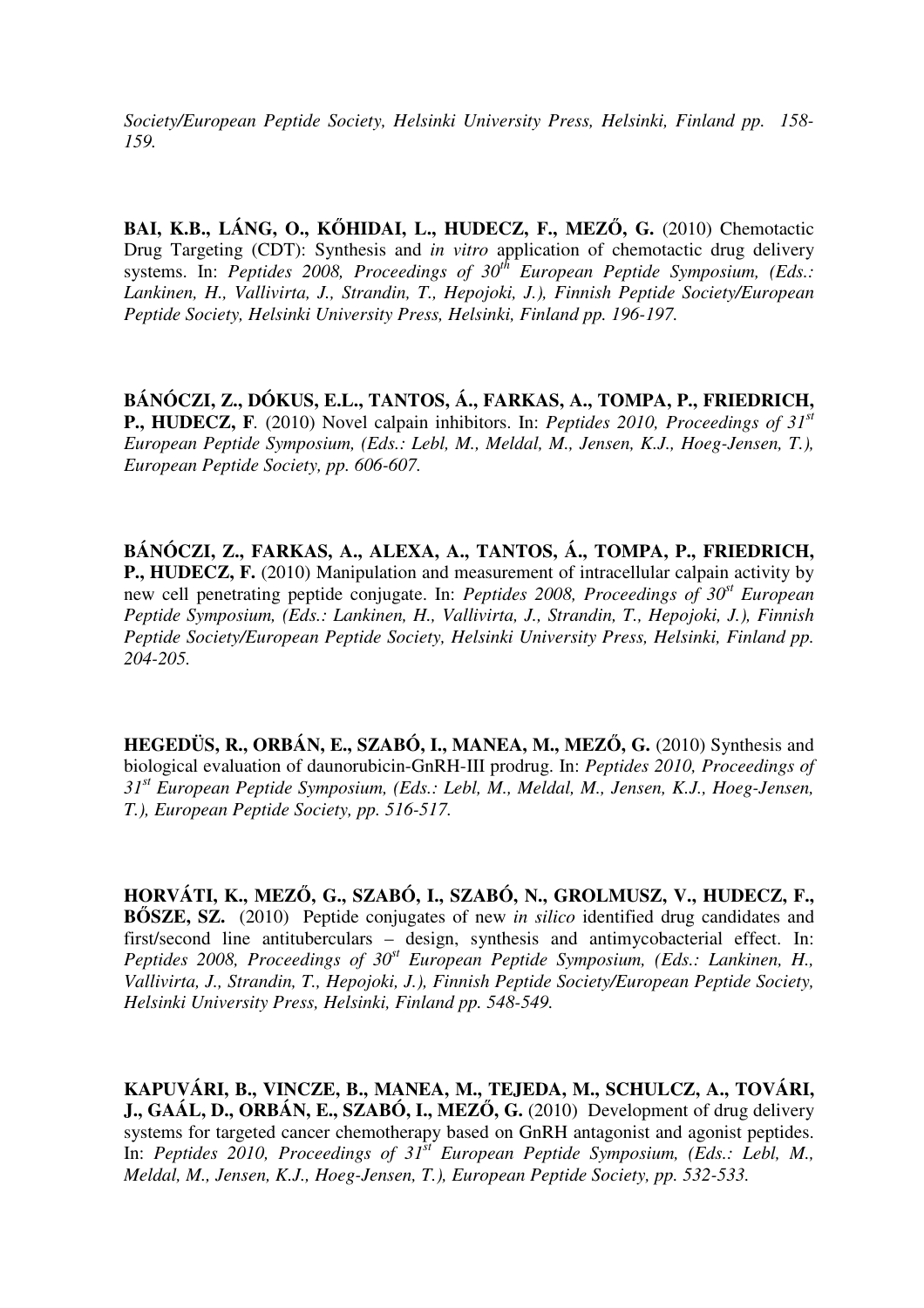**MAGYAR, A., NEER, ZS., SZARKA, E., HUDECZ, F., SÁRMAY, G.** (2010) The role of deiminated protein antigens in the diagnosis of rheumatoid arthritis. In: *Peptides 2008, Proceedings of 30st European Peptide Symposium, (Eds.: Lankinen, H., Vallivirta, J., Strandin, T., Hepojoki, J.), Finnish Peptide Society/European Peptide Society, Helsinki University Press, Helsinki, Finland pp. 466-467.*

**MANEA, M., SZABÓ, I., ORBÁN, E., B**Ő**SZE, S., TEJEDA, M., GAÁL, D., KAPUVÁRI, B., CSÁMPAI, A., RADNAI, L., MEZ**Ő**, G**. (2010) Development of GnRH-III–antracycline conjugates as multifunctional drug delivery systems for targeted chemotherapy. In: *Peptides 2008, Proceedings of 30st European Peptide Symposium, (Eds.: Lankinen, H., Vallivirta, J., Strandin, T., Hepojoki, J.), Finnish Peptide Society/European Peptide Society, Helsinki University Press, Helsinki, Finland pp. 386-387.* 

**MEZ**Ő**, G., LEURS, U., SCHLAGE, P., ORBÁN, E., SZABÓ,I., B**Ő**SZE, SZ., MANEA, M.** (2010) Anthracycline-gonadotropin releasing hormone-III bioconjugates: Synthesis, antitumor activity and *in vitro* drug release. In: *Peptides 2010, Proceedings of 31st European Peptide Symposium, (Eds.: Lebl, M., Meldal, M., Jensen, K.J., Hoeg-Jensen, T.), European Peptide Society, pp. 524-525.*

**ORBÁN, E., MIKLÁN, ZS., BÁNÓCZI, Z., HUDECZ, F. (2010)** Synthesis, characterization and cytostatic effect of new pemetrexed-peptide conjugates. In: *Peptides 2010, Proceedings of 31st European Peptide Symposium, (Eds.: Lebl, M., Meldal, M., Jensen, K.J., Hoeg-Jensen, T.), European Peptide Society, pp. 394-395.*

**SZABADOS, H., B**Ő**SZE, SZ., BLAZSEK, A., SILLÓ, P., KÁRPÁTI, S., HUDECZ, F., URAY, K.** (2010) B-cell epitope mapping of immunodominant proteins in *Pemphigus Vulgaris*: Prediction, synthesis, and immunoserological evaluation. In: *Peptides 2010, Proceedings of 31st European Peptide Symposium, (Eds.: Lebl, M., Meldal, M., Jensen, K.J., Hoeg-Jensen, T.), European Peptide Society, pp. 474-475.* 

**SZABÓ, I., B**Ő**SZE, SZ., ORBÁN, E., VINCZE, B., GAÁL, D., CSUKA, O., HUDECZ, F., MEZÕ, G.** (2010) *In vitro* and *in vivo* antitumor effect of symmetric GNRH-III dimer derivatives. In: *Peptides 2008, Proceedings of 30th European Peptide Symposium, (Eds.: Lankinen, H., Vallivirta, J., Strandin, T., Hepojoki, J.), Finnish Peptide Society/European Peptide Society, Helsinki University Press, Helsinki, Finland pp. 324.*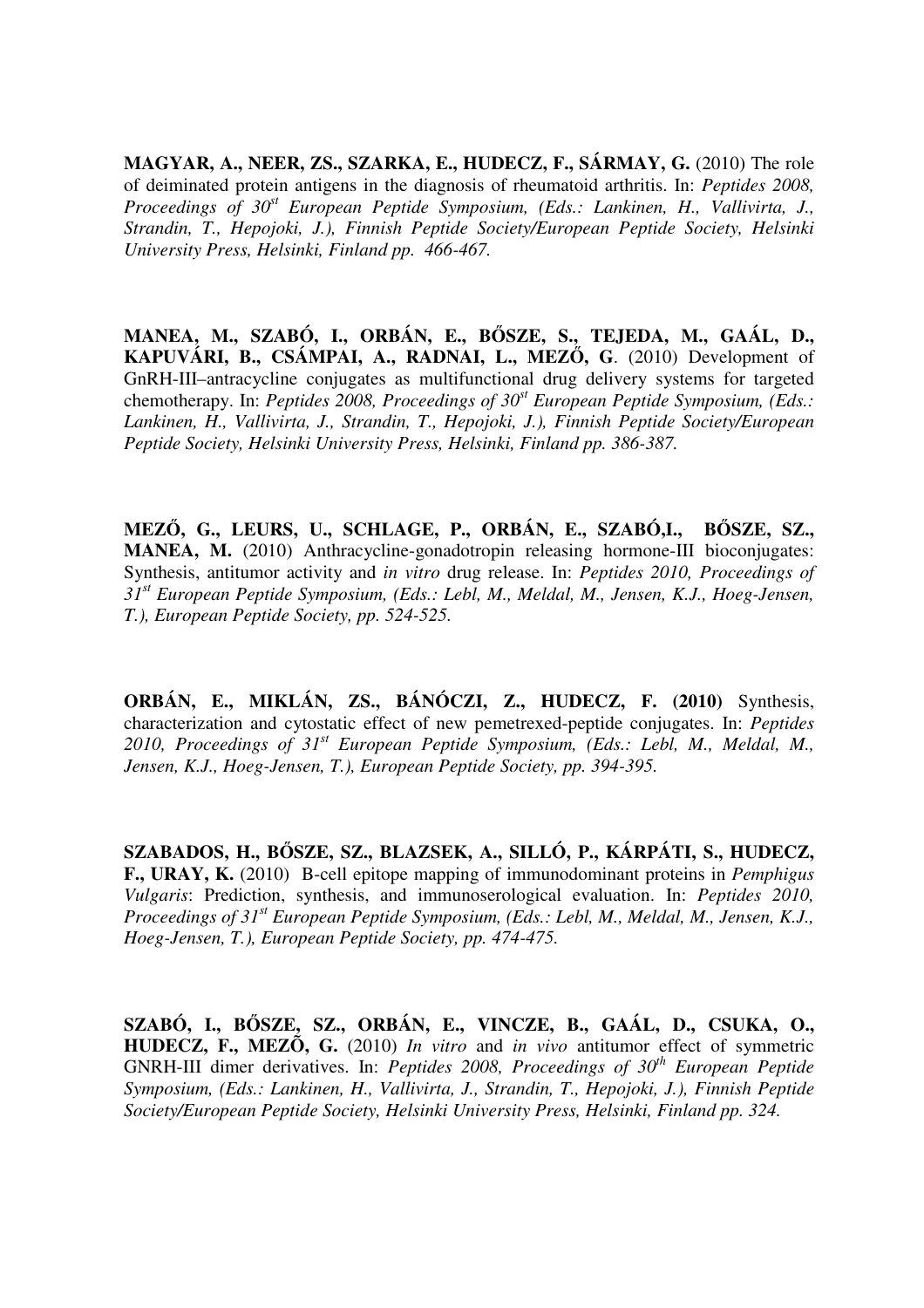**SZABÓ, I., ORBÁN, E., B**Ő**SZE, SZ., MEZ**Ő**, G.** (2010) Synthesis and *in vitro* antitumor activity of new daunomycin containing GnRH-II derivatives. In: *Peptides 2010, Proceedings of 31st European Peptide Symposium, (Eds.: Lebl, M., Meldal, M., Jensen, K.J., Hoeg-Jensen, T.), European Peptide Society, pp. 522-523.*

**URAY, K., MARSCHALKÓ, M., SZABADOS, H., BLAZSEK, A., HUDECZ, F., KÁRPÁTI, S., B**Ő**SZE, SZ.** (2010) T-cell epitopes in autoimmune bullous skin disorders. In: *Peptides 2010, Proceedings of 31<sup>st</sup> European Peptide Symposium, (Eds.: Lebl, M., Meldal, M., Jensen, K.J., Hoeg-Jensen, T.), European Peptide Society, pp. 476-477.*

**URAY, K., MEZ**Ő**, G., TUGYI, R., VARGA, R., SCHLOSSER, G., FELLINGER, E., ANDREU, D., HUDECZ, F.** (2010) Strategies to improve enzymatic stability of peptide epitopes in complex biological matices: Cyclization, partial D-amino acid substitution and conjugation. Part 2 In: 6<sup>th</sup> Hellenic Forum on Bioactive Peptides (Ed.: Cordopatis, P.A., *Manessi-Zoupa, E., Pairas, G.N.) Typorama, Patras, Greece, pp. 77-82.*

## **El**ő**adások, poszterek nemzetközi vagy hazai konferencián**

**BABOS, F., SZARKA, E., ADORI, M., BAKA, Z., NAGY, GY., SÁRMAY, G., HUDECZ, F., MAGYAR, A.** (2010) Synthesis and comparison of new citrullinated epitopes the early diagnosis of rheumatoid arthritis. *31st European Peptide Symposium, Copenhagen, Denmark, 5-10 September 2010*

**BACSA, B., B**Ő**SZE, S., KAPPE, O.E.** (2010) Efficient direct solid-phase synthesis of beta-amyloid (13-42) peptide using controlled microwave irradiation. *31st European Peptide Symposium, Copenhagen, Denmark, 5-10 September 2010*

**BARANYAI, ZS., HORVÁTI, K., MEZ**Ő**, G., B**Ő**SZE, SZ.** (2010) Synthesis and *in vitro*  Functional Characterization of Peptide Conjugates that Inhibit the Growth of *Mycobacterium tuberculosis* H37Rv. *3 rd International Nano Bio Conference 2010, ETH Zurich, Switzerland, 24-27 August 2010*

**BÁNÓCZI, Z., FARKAS, A., FRIEDRICH, P., HUDECZ, F. (2010)** Novel calpain inhibitors. *31st European Peptide Symposium, Copenhagen, Denmark, 5-10 September 2010*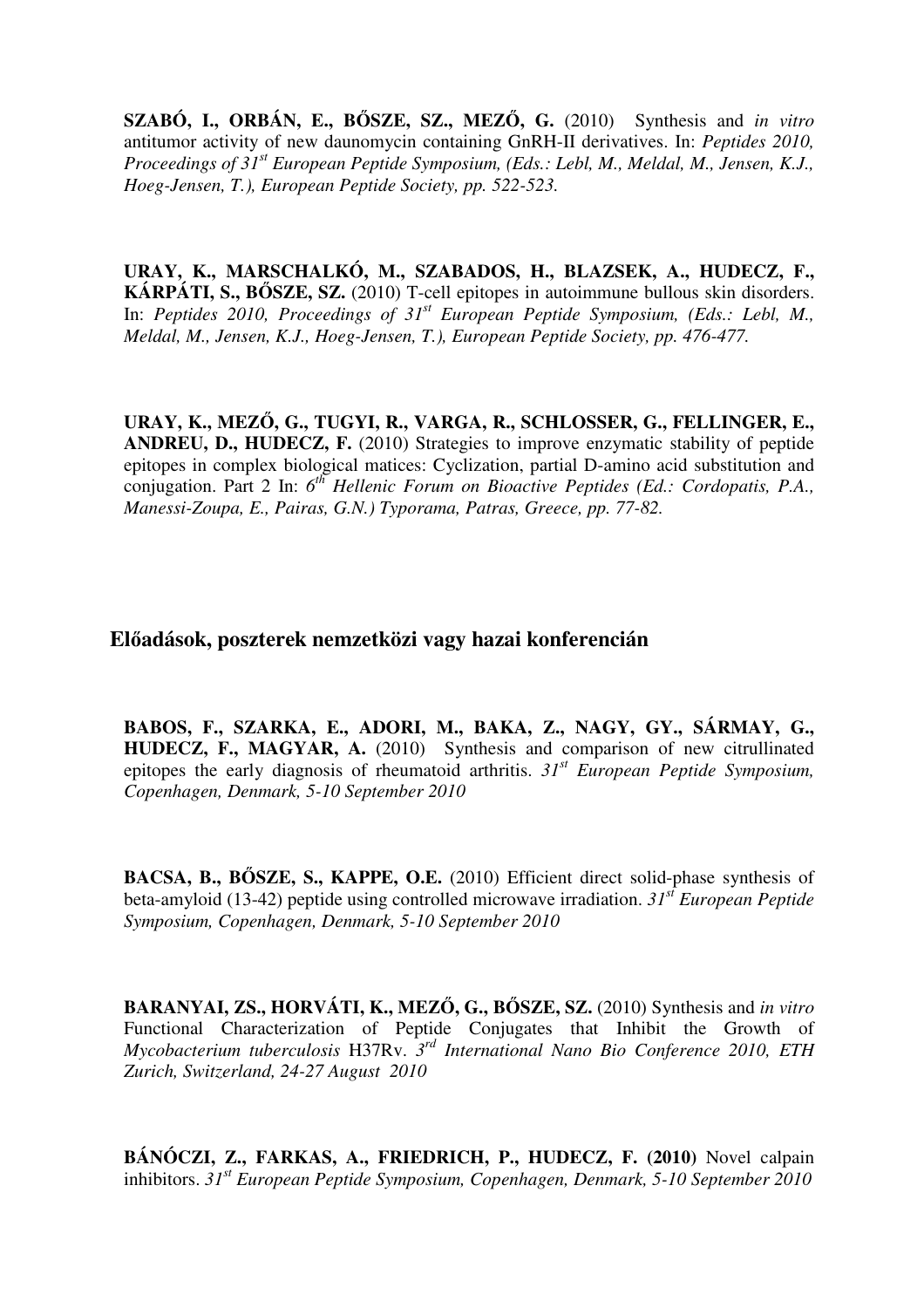**BÁNÓCZI, Z., FARKAS, A., T**Ő**KE, O., ALEXA, A., TANTOS, Á., VILÁGI, I., FRIEDRICH, P., HUDECZ, F.** (2010) Modulation of intracellular calpain activity by peptide-conjugates. *5th International Peptide Symposium, 47th Japanese Peptide Symposium, Kyoto, Japan, 4-9 December 2010*

**BÁNÓCZI, Z., GORKA-KERESKÉNYI, Á., ORBÁN, E., HAZAI, L., T**Ő**KÉSI, N., OLÁH, J., ÓVÁDI, J., BÉNI, Z., HÁDA, V., SZÁNTAY, CS., JR., KALAUS, GY., SZÁNTAY, CS., HUDECZ, F.** (2010) Vinblastine derivative-oligoarginine conjugates: Synthesis, effect on tubulin polymerization and leukemia cells *in vitro*. *31st European Peptide Symposium, Cell penetrating peptides satellite meeting, Copenhagen, Denmark, 10- 11 September 2010*

**BÁNÓCZI, Z., ORBÁN, E., CSÍK, G., PRIBEK, É., KISS, Á., HUDECZ, F**. (2010) Methotrexate conjugates with cell-penetrating peptides. *31st European Peptide Symposium, Cell penetrating peptides satellite meeting, Copenhagen, Denmark, 5-10 September 2010*

**BOJNIK, E., BABOS, F., MAGYAR, A., BORSODI, A., BENYHE, S**. (2010**)**  Bioinformatic and biochemical studies on the phylogenetic variability of proenkephalinderived octapeptides. *INRC, Malmö, Sweden, 11-16 July 2010* 

**BOJNIK, E., BABOS, F., MAGYAR, A., BORSODI, A., BENYHE, S.** (2010) Phylogenetic diversity of the C-terminally expressed heptapeptide unit in proenkephalin A. *INRC Malmö, Sweden, 11-16 July 2010* 

**BOJNIK, E., BABOS, F., MAGYAR, A., BORSODI, A., BENYHE, S.** (2010) Biochemical characterization of the novel C-terminally expressed heptapeptide segments in proenkephalin*. Neuropeptides 2010 (The 7th Joint Meeting of the European Neuropeptide Club and the American Summer Neuropeptide Conference) Pécs, Hungary, 21-24 June 2010* 

**B**Ő**SZE SZ.** (2010) A tuberkulózis terápia új megközelítési módszerei. *Magyar Tudomány Ünnepe – 2010, Magyar Tudományos Akadémia, Budapest, Magyarország, 2010. november 5.*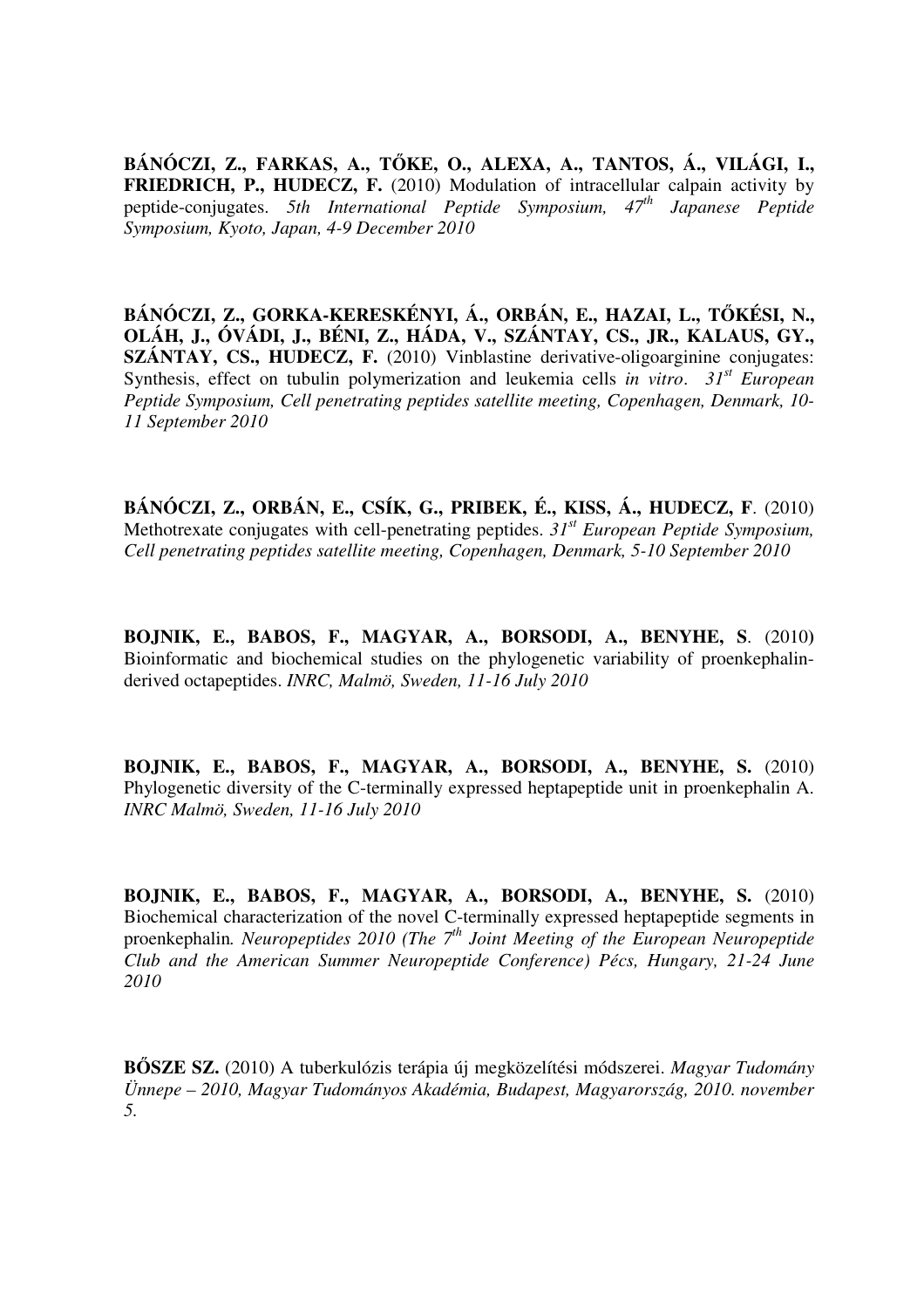**DOMOKOS, C., SZILVÁGYI, G., B**Ő**SZE, SZ., BOGNER, T., BENEDEK, L., HARMAT, V., MAJER, ZS**. (2010) Kétmagvú átmeneti fémkomplexek szerkezetvizsgálata és *in vitro* funkcionális hatása. *MKE Vegyészkonferencia és 53. Magyar Spektrokémiai Vándorgy*ű*lés, Hajdúszoboszló, Magyarország, 2010. június 30 - július 2*.

**HEGEDÜS, R., ORBÁN, E., SZABÓ, I., MANEA, M., MEZ**Ő**, G**. (2010) Synthesis and biological evaluation of daunorubicin-GnRH-III prodrug conjugates. *31st European Peptide Symposium, Copenhagen, Denmark, 5-10 September 2010*

**HERCZEG, K., VOSZKA, I., CSÍK, G., HORVÁTI, K., B**Ő**SZE, SZ.** (2010) Liposzómák alkalmazása antituberkulotikumok célzott bejuttatására. 39. Membrán-Transzport Konferencia, Sümeg, 2010. május 19-22

**HORVÁTI, K.** (2010) Új peptidantigének a *Mycobacterium tuberculosis* fertőzés immundiagnózisára. *Universitates Nostrae – Scientia Nostra, ELTE-SE közös konferencia, Budapest, Magyarország, 2010. november 18.*

**HORVÁTI, K., MEZ**Ő**, G., SZABÓ, N., GROLMUSZ, V., HUDECZ, F., B**Ő**SZE, S.**  (2010) Enhanced cellular uptake of recently used and *in silico* identified antituberculars by peptide conjugation. *31st European Peptide Symposium, Copenhagen, Denmark, 5-10 September 2010* 

**HORVÁTI, K., PRIBRANSKA, K., SCHNÖLLER, D., PÉNZES CS.B., SZABÓ, N., MEZ**Ő**, G., KISS, É., B**Ő**SZE, SZ.** (2010) Lipopeptide based approach for specific delivery of antitubercular drug isoniazid. *International Conference on Antimicrobial Research (ICAR2010), Valladolid, Spain, 3-5 November 2010*

**HUDECZ, F., B**Ő**SZE, S., HORVÁTI, K., CACCAMO, N., DIELI, F., EGERSZEGI, S.** (2010) Synthesis and application of peptide bioconjugates for diagnosis of M. tuberculosis infection. *31st European Peptide Symposium, Copenhagen, Denmark, 5-10 September 2010* 

**KAPUVÁRI, B., VINCZE, B., MANEA, M., TEJEDA, M., SCHULCZ, A., TOVÁRI, J., GAÁL, D., ORBÁN, E., SZABÓ, I., MEZ**Ő**, G.** (2010) Development of drug delivery systems for targeted cancer chemotherapy based on GnRH antagonist and agonist peptides. *31st European Peptide Symposium, Copenhagen, Denmark, 5-10 September 2010*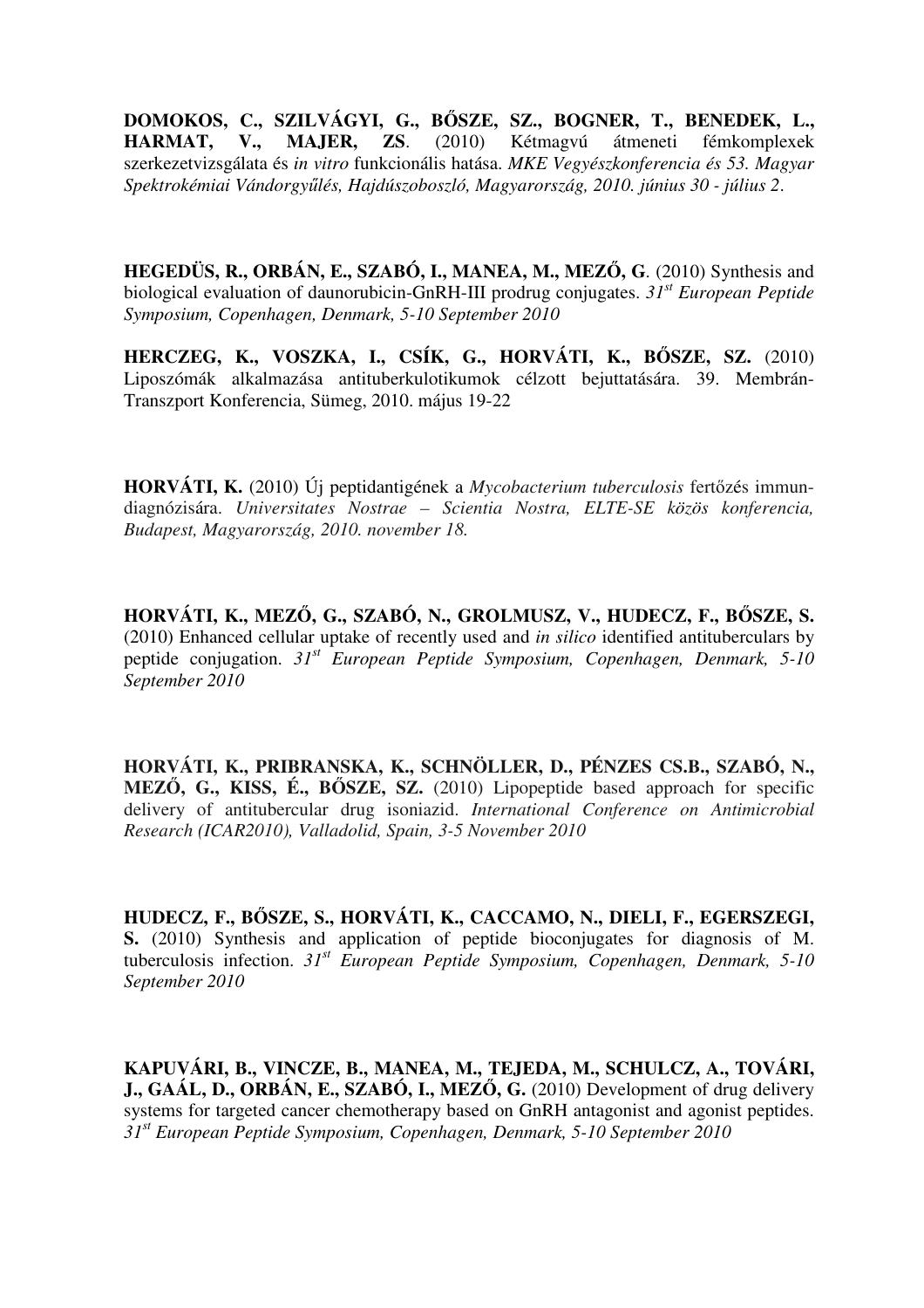**KISS, É., PRIBRANSKÁ, K., SCHNÖLLER, D., PÉNZES, CS.B., HILL, K., HORVÁTI, K., B**Ő**SZE, SZ. (2010)** Membrane affinity and nanoencapsulation of antitubercular drugs and drug conjugates *FormulaVI (Nanoformulation 2010), Stockholm, Sweden, 9-11 June 2010*

**LEURS, U., ORBÁN, E., MEZ**Ő**, G., MANEA, M.** (2010) *In vitro* degradation and antitumor activity of multifunctional anticancer drug delivery systems. *1 st International Conference of the Romanian society for mass spectrometry, Sinia, Romania, 25-29 April 2010*

MAGYAR, A., BABOS, F., BOJNIK, E., BENYHE, S. (2010) Synthesis and bioactivity studies on the C-terminally expressed heptapeptide orthologues of various proenkephalin A sequences. *31st European Peptide Symposium, Copenhagen, Denmark, 5-10 September 2010*

**MANEA, M., SZABÓ, I., ORBÁN, E., SCHLAGE, P., LEURS, U., TEJEDA, M., KAPUVÁRI, B., GAÁL, D., MEZ**Ő**, G.** (2010) Targeted cancer chemotherapy based on gonadotropin-releasing hormone-III derivatives. *I*<sup>st</sup> International Conference of the *Romanian society for mass spectrometry, Sinia, Romania, 25-29 April 2010*

**MEZÕ, G.** (2010) Antitumor hatású peptid-hatóanyag konjugátumok szintézise oxim ligációs módszerrel. *MKE Vegyészkonferencia és 53. Magyar Spektrokémiai Vándorgy*ű*lés, Hajdúszoboszló, Magyarország, 2010. június 30 - július 2.* 

**MEZ**Ő**, G., LEURS, U., SCHLAGE, P., ORBÁN, E., SZABÓ, I., B**Ő**SZE, SZ., MANEA, M. (2010)** Anthracycline-gonadotropin releasing hormone-III bioconjugates: Synthesis, antitumor activity and *in vitro* drug release*. 31st European Peptide Symposium, Copenhagen, Denmark, 5-10 September 2010* 

**MEZ**Ő**, G., SZABÓ, I., ORBÁN, E., KAPUVÁRI, B., HEGEDÜS, R., TEJEDA, M., GAÁL, D., KERTÉSZ, I., MANEA, M.** (2010) Antitumor hatású peptid-hatóanyag konjugátumok szintézise oxim ligációs módszerrel. *Vegyészkonferencia, Hajdúszoboszló, Magyarország, 2010. június 29 – július 2.*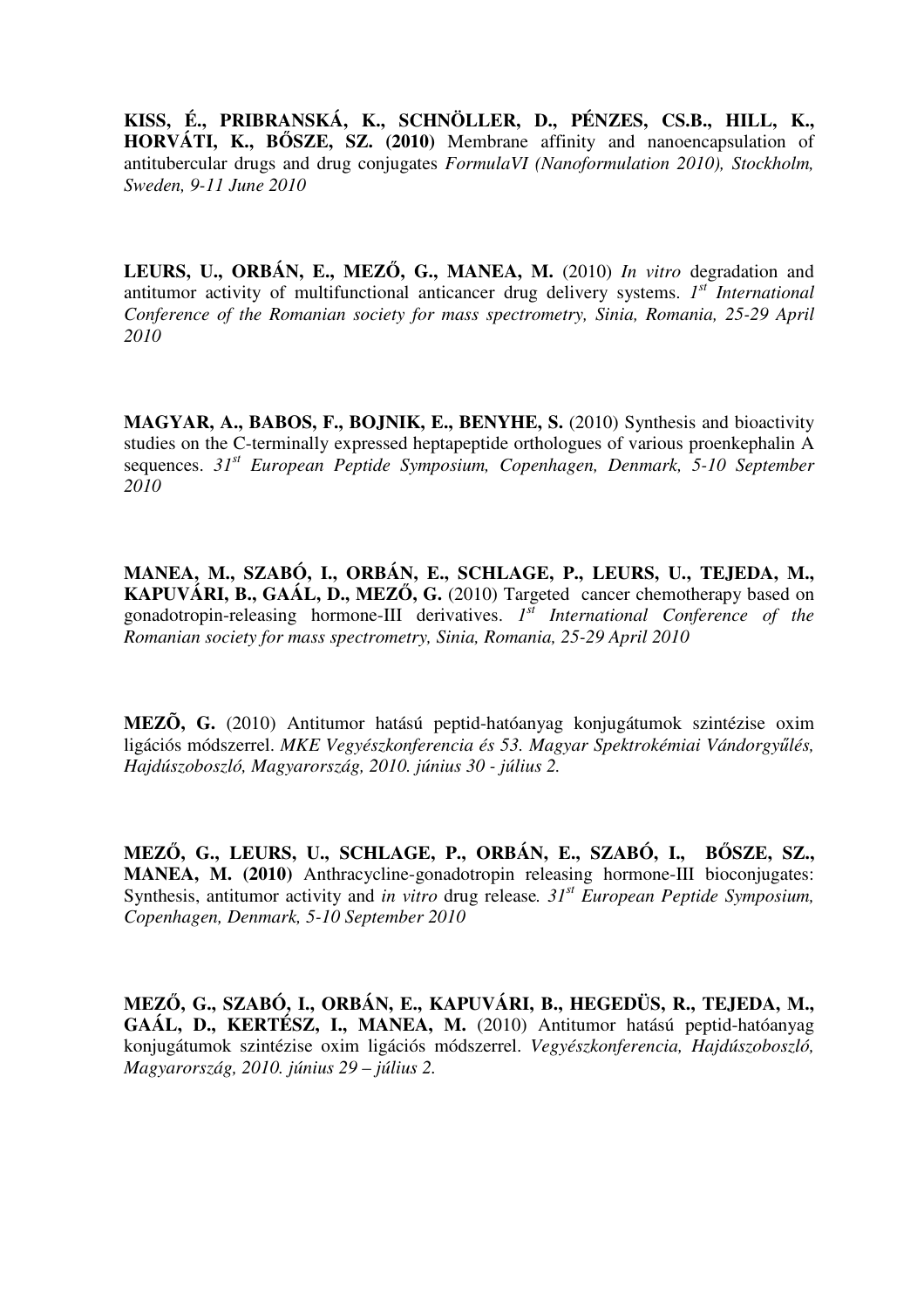**ORBÁN, E., MIKLÁN, ZS., BÁNÓCZI, Z., HUDECZ, F. (2010)** Synthesis, characterization and cytostatic effect of new pemetrexed-peptide conjugates. *31st European Peptide Symposium, Copenhagen, Denmark, 5-10 September 2010* 

**PÉNZES, CS. B., MOHAI, M., MEZ**Ő**, G., SZABÓ, I., B**Ő**SZE, SZ., KISS, É.** (2010) Chemical and morphological characterization of polypeptide layers deposited for directed cell attachment. *3 rd International Nano Bio Conference 2010, ETH Zurich, Switzerland, 24- 27 August 2010*

**SCHLAGE, P., ORBÁN, E., MEZ**Ő**, G., MANEA, M.** (2010) Anthracycline-Gonadotropin Releasing Hormone-III Bioconjugates: Antitumor activity and mass spectrometric analysis of in vitro drug release. *1 st International Conference of the Romanian society for mass spectrometry, Sinia, Romania, 25-29 April 2010*

**SCHNÖLLER, D., PÉNZES, CS.B., HORVÁTI, K., B**Ő**SZE, SZ., HUDECZ, F., KISS, É.** (2010) Membrane affinity of new antitubercular drug candidates using a phospholipid Langmuir monolayer model and LB technics**,** *24th Conference of the European Colloid and Interface Society* (ECIS 2010) *Prague, Czech Republic, 5-10 September 2010*

**SZABADOS, H., B**Ő**SZE, SZ., BLAZSEK, A., SILLÓ, P., KÁRPÁTI, S., HUDECZ, F., URAY, K.** (2010) B-cell epitope mapping of immunodominant proteins in Pemphigus Vulgaris: Prediction, synthesis, and immunoserological evaluation. *31st European Peptide Symposium, Copenhagen, Denmark, 5-10 September 2010*

**SZABÓ, I., ORBÁN, E., B**Ő**SZE, SZ., MEZ**Ő**, G.** (2010) Synthesis and *in vitro* antitumor activity of new daunomycin containing GnRH-II derivatives*. 31st European Peptide Symposium, Copenhagen, Denmark, 5-10 September 2010*

**SZARKA, E., ADORI, M., BABOS, F., MAGYAR, A., HUDECZ, F., NAGY, GY., BAKA, ZS., JELENCSICS, D., SÁRMAY, G.** (2010) Identification and comparison of new citrullinated epitopes for the early diagnosis of rheumatoid arthritis*. 4th International Conference on B cells and autoimmunity, Nara, Japan, 19-21 August 2010* 

**SZARKA, E., BABOS, F., MAGYAR, A., HUDECZ, F., NAGY, GY., SÁRMAY, G.**  (2010) Identification of a new citrullinated epitope on filaggrin for the early diagnosis of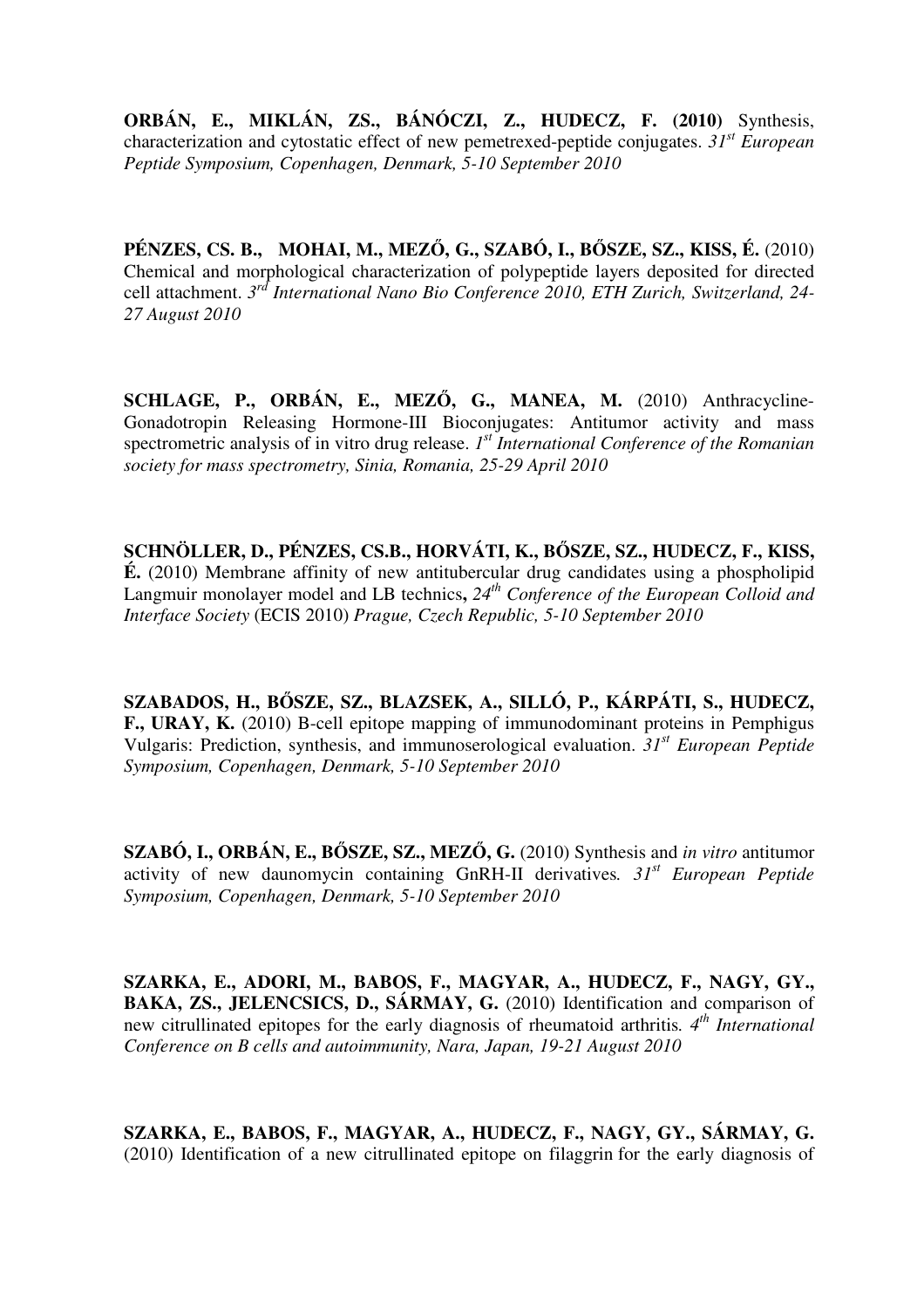rheumatoid arthritis**.** *30th European Workshop for Rheumatology Research, Bamberg, Germany, 4-7 March 2010* 

**URAY, K., B**Ő**SZE, SZ., MARSCHALKÓ, M., SZABADOS, H., BLAZSEK, A., HUDECZ, F., KARPATI, S.** (2010) T-cell epitopes in autoimmune bullous skin disorders. *31st European Peptide Symposium, Copenhagen, Denmark, 5-10 September 2010* 

## **Hazai munkabizottsági ülésen, intézményben**

**BABOS, F., HORVÁTI, K., MAGYAR, A.** (2010) Biotinálás, problémákkal. *Peptidkémiai Munkabizottság tudományos ülése, Balatonszemes, Magyarország, 2010. május 26-28.*

**BACSA, B.** (2010) Solid-Phase Peptide Synthesis at Elevated Temperature: A Critical Comparison of Microwave and Conventioinal Heating Technologies. *Novabiochem Peptide Symposium, Max-Plank-Intsitut für Biochemie, Munich, Germany 2010 - invited speaker*

**BACSA, B., HORVÁTI, K., B**Ő**SZE, SZ., MEZ**Ő**, G., DIBÓ, G. , FRITT1, A., KAPPE, O.C.** (2010) Atermikus mikrohullámú hatás szilárdfázisú peptidszintézis során. Mítosz vagy valóság? *Peptidkémiai Munkabizottság tudományos ülése, Balatonszemes, Magyarország, 2010. május 26-28.*

**BÁNÓCZI, Z., ORBÁN, E., HUDECZ, F.** (2010) Metotrexátot és sejtpenetráló peptidet tartalmazó konjugátumok szintézise és vizsgálata. *Peptidkémiai Munkabizottság tudományos ülése, Balatonszemes, Magyarország, 2010. május 26-28.*

**BUKOSZA, É.N., PETROVICS, A., BABOS, F., BENYHE, S., MAGYAR, A., K**Ő**HIDAI, L.** (2010) Egy ősi opioid-család citokin-szerű hatásai: Met-enkefalin származékok kemotaktikus vizsgálata csillós és monocita modell-sejteken. *Peptidkémiai Munkabizottság tudományos ülése, Balatonszemes, Magyarország, 2010. május 26-28.*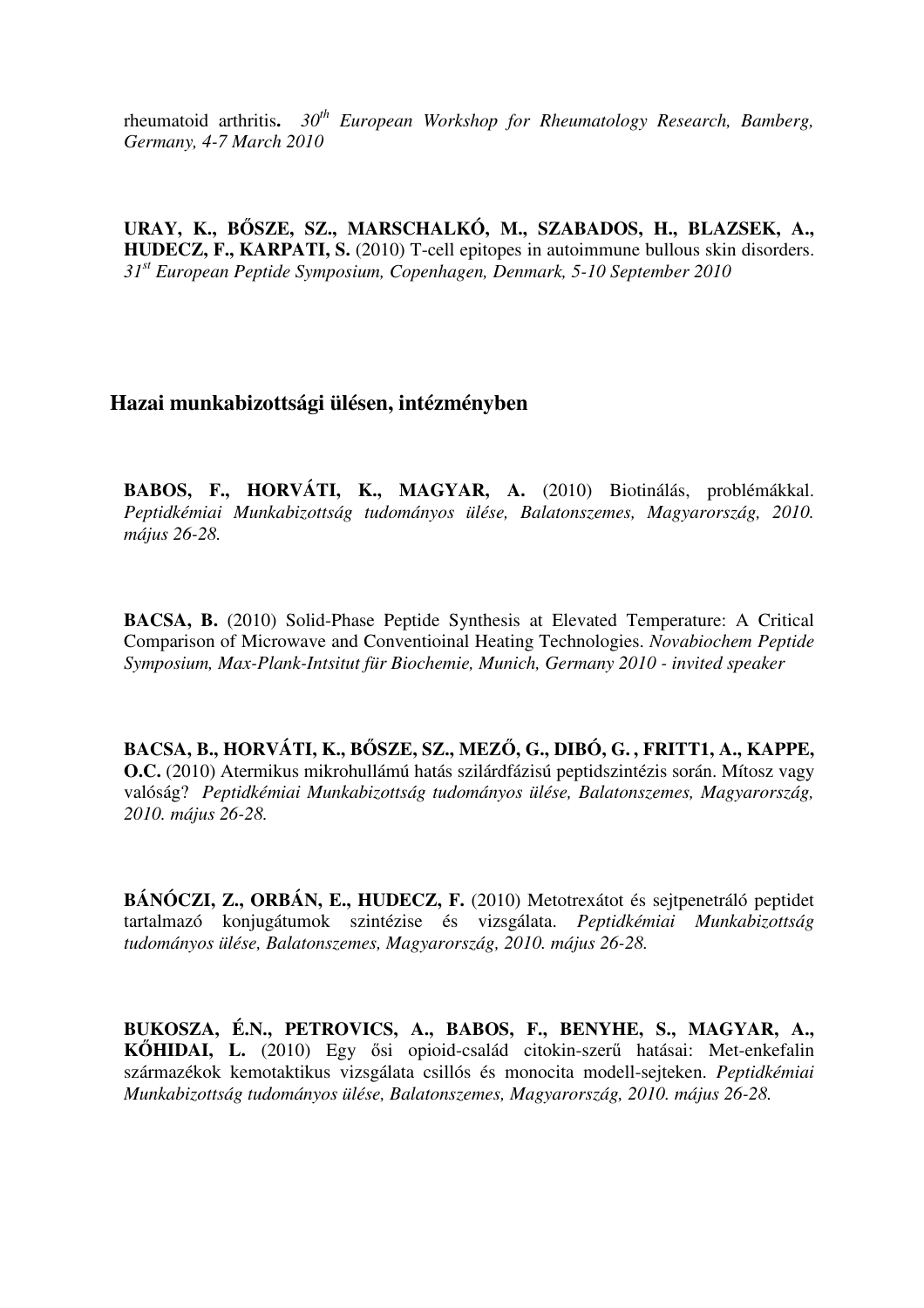**DIBÓ, G., BACSA, B.** (2010) Mikrohullámmal a gyógyszerkutatásért. *Peptidkémiai Munkabizottság tudományos ülése, Balatonszemes, Magyarország, 2010. május 26-28.*

**HEGEDÜS, R., MEZ**Ő**, G.** (2010) Kurkumin: konyhától a klinikáig. *Kemotaxis 2010 Workshop, Budapest, Magyarország*

**HEGEDÜS, R., B**Ő**SZE, SZ., MEZ**Ő**, G.** (2010) Kurkumin-GnRH-III biokonjugátum szintézise és vizsgálata. *Peptidkémiai Munkabizottság tudományos ülése, Balatonszemes, Magyarország, 2010. május 26-28.*

**HORVÁTI, K.:** Antituberkulotikus hatású vegyületek peptid-konjugátumainak szintézise és funkcionális vizsgálata . MKE-MTA Bruckner termi előadás, Budapest, 2010. február 26.

**HORVÁTI, K., MEZ**Ő**, G., SZABÓ, N., VOSZKA, I., CSÍK, G., HUDECZ, F., B**Ő**SZE, SZ.** (2010) *In silico* azonosított antimikrobiális vegyületek sejtbejutásának növelése konjugációval. *Peptidkémiai Munkabizottság tudományos ülése, Balatonszemes, Magyarország, 2010. május 26-28.*

**KAPUVÁRI, B., VINCZE, B., SCHULCZ, Á., TÓVÁRI, J., GAÁL, D., CSUKA, O., MEZ**Ő**, G.** (2010) [N-MeSer4]-GnRH-III dimer származék i*n vitro* és *in vivo* antitumor hatása. *Peptidkémiai Munkabizottság tudományos ülése, Balatonszemes, Magyarország, 2010. május 26-28.*

**KESZTHELYI, T., KISS, É., HILL, K., PÉNZES, CS., SCHNÖLLER, D., B**Ő**SZE, SZ., HORVÁTI, K., HUDECZ, F.** (2010) Potenciális antituberkulotikum és lipid monorétegek kölcsönhatásának vizsgálata összegfrekvencia-keltési spektroszkópiával. *MTA Kémiai Kutatóközpont, Kutatóközponti Tudományos Napok, Budapest, Magyarország*, 2010. november 23-25.

**LAJKÓ, E., SZABÓ, I., MEZ**Ő**, G., MANEA, M., K**Ő**HIDAI, L.** (2010) Tumorellenes hatóanyagot tartalmazó GnRH-III alapú konjugátumok sejtadhéziót befolyásoló és citotoxikus hatásának vizsgálata. *Peptidkémiai Munkabizottság tudományos ülése, Balatonszemes, Magyarország, 2010. május 26-28.*

**LÁNG, O., SLEZÁK, S., LAJKÓ, E., BAI, K.B., MEZ**Ő**, G., K**Ő**HIDAI, L.** (2010) Tuftsin oligomerek hatása a sejtadhézióra – Klinikai vonatkozások. *Peptidkémiai Munkabizottság tudományos ülése, Balatonszemes, Magyarország, 2010. május 26-28.*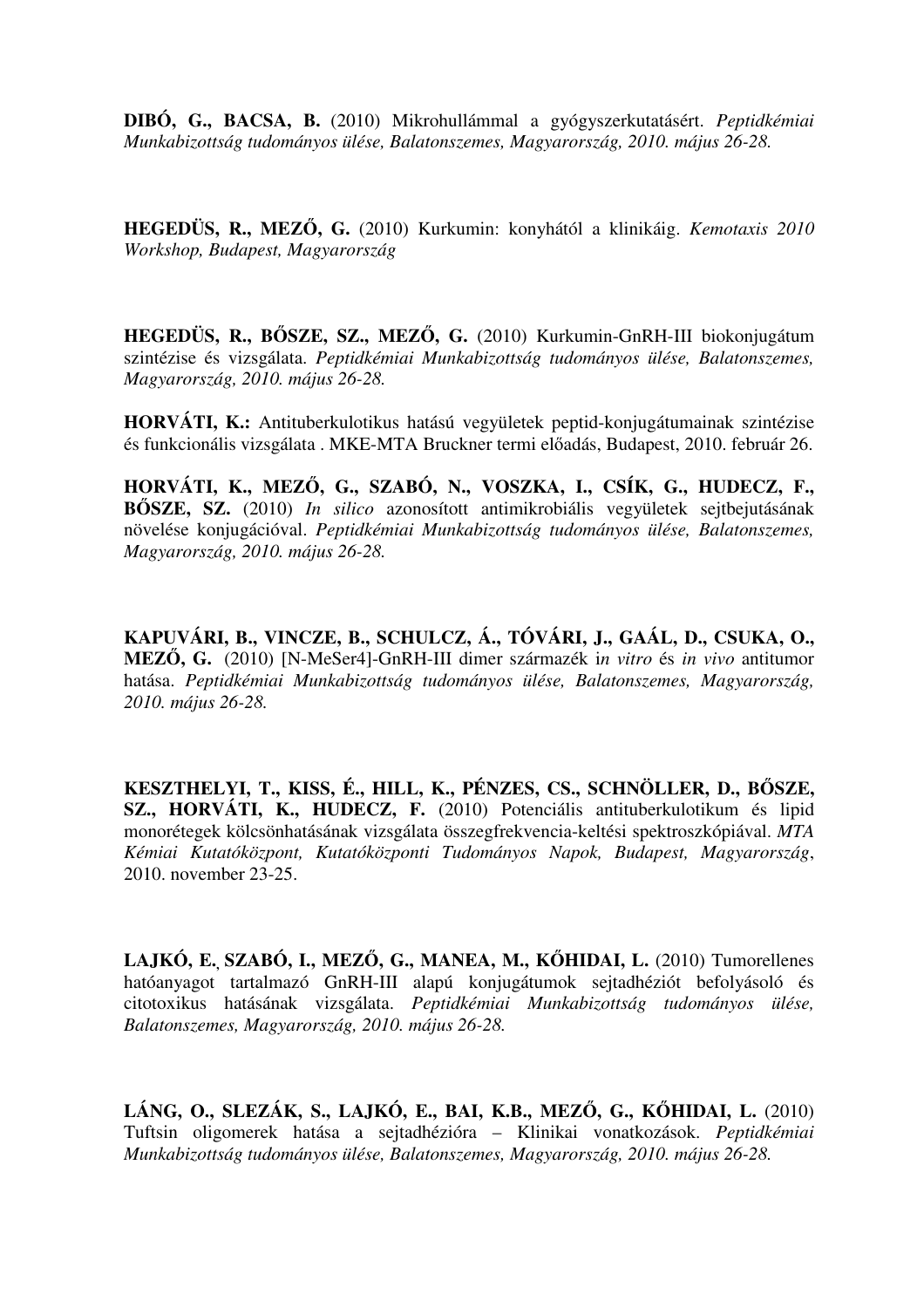**MÁTYÁS, CS., K**Ő**HIDAI, ZS., BAI, K.B., MEZ**Ő**, G., LÁNG, O., K**Ő**HIDAI, L.** (2010) Oligotuftsin bázisú kemotaktikus drug-targeting konjugátumok vizsgálata sejtadhézió és citotoxicitás vizsgálati eredmények a kemotaxis fényében. *Kemotaxis 2010 Workshop, Budapest, Magyarország*

**MEDZIHRADSZKYNÉ SCHWEIGER, H.** (2010) A "nélkülözhetetlen" analitika szerepe a peptidkémiai kutatásban. *Peptidkémiai Munkabizottság tudományos ülése, Balatonszemes, Magyarország, 2010. május 26-28.*

**MEZ**Ő**, G., KAPUVÁRI, B., ORBÁN, E., SZABÓ, I., TEJEDA, M., SCHULZ, Á., GAÁL, D., TÓVÁRI, J., VINCZE, B., LEURS, U., SCHLAGE, P., MANEA, M.** (2010) Apró lépések a GnRH-III alapú tumorellenes hatóanyagok kifejlesztésében. *Peptidkémiai Munkabizottság tudományos ülése, Balatonszemes, Magyarország, 2010. május 26-28.*

**MEZ**Ő**, G., LEURS, U., SCHLAGE, P., ORBÁN, E., SZABÓ, I., B**Ő**SZE, SZ., MANEA, M.** (2010) Kísérletek a daunomicin-GnRH konjugátumok tumorellenes hatásának fokozására. *Kemotaxis 2010 Workshop, Budapest, Magyarország*

**ORBÁN, E., BÁNÓCZI, Z., MANEA, M., MARQUARDT, A., HUDECZ, F.** (2010) A daunomicin és daunomicin-oxim-hexaarginin hatása HL-60 sejtekre: proteomikai megközelítés. *Peptidkémiai Munkabizottság tudományos ülése, Balatonszemes, Magyarország, 2010. május 26-28.*

**RÓNA, G., TAKÁCS, E., BABOS, F., MAGYAR, A., KÖRNYEI, ZS., NEUBRANDT, M., MADARÁSZ, E., MARFORI, M., KOBE, B., VÉRTESSY G., B.** (2010) A sejtmag membránján való bejutás szabályozása peptidszegmensek sejtciklus-függő foszforilációja révén. *Peptidkémiai Munkabizottság tudományos ülése, Balatonszemes, Magyarország, 2010. május 26-28.*

**SZABÓ, I., ORBÁN, E., MEZ**Ő**, G.** (2010) Új, daunomicint tartalmazó GnRH-II származékok szintézise és *in vitro* tumorellenes hatása. *Kemotaxis 2010 Workshop, Budapest, Magyarország*